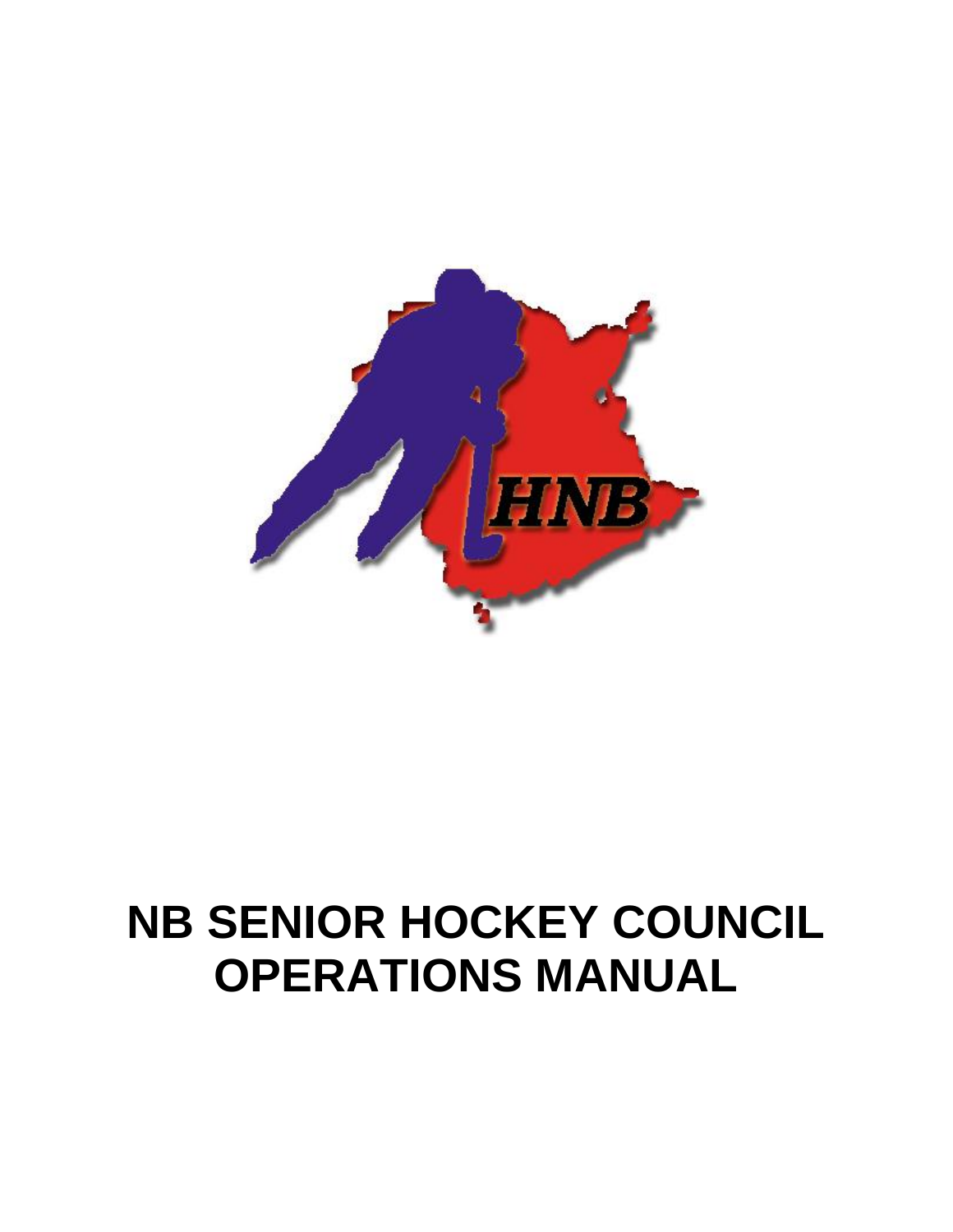### **TABLE OF CONTENTS**

| <b>SECTION 2</b> |  |
|------------------|--|
| <b>SECTION 3</b> |  |
| <b>SECTION 4</b> |  |
| <b>SECTION 5</b> |  |
| <b>SECTION 6</b> |  |
| <b>SECTION 7</b> |  |
| <b>SECTION 8</b> |  |
| <b>SECTION 9</b> |  |
|                  |  |

NOTE: The amendment date appears at the end of each numbered section.  $6.4.11$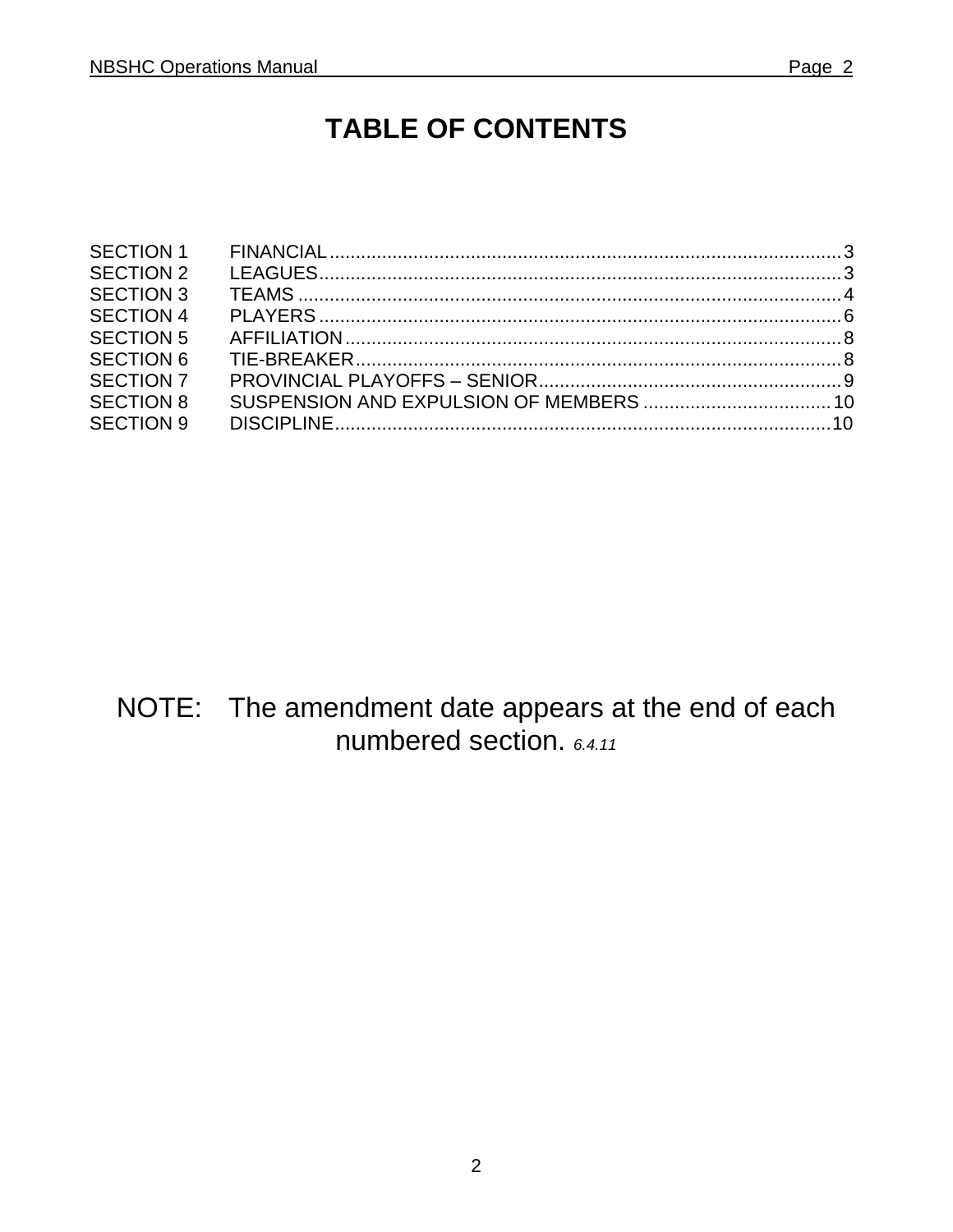## **NBSHC OPERATIONS MANUAL**

**CREATED: JUNE 4, 2011**

#### **SECTION 1 – FINANCIAL**

- 1.0 Each league seeking membership with the Council shall pay an entry fee as set out in HNB's Fiscal Policy. *6.14.09*
- 1.1 Team registration fees shall be as per HNB's Fiscal Policy. *6.14.09*
- 1.2 An affiliation must be filed on the prescribed form, with HNB's office, by January 15 of each year. The affiliation fee, as per HNB's Fiscal Policy, must accompany the form. *6.10.17*
- 1.3 Hockey Canada's National Insurance Program is mandatory. Leagues must advise HNB prior to registering if their teams will play with the Hockey Canada Rule Supplements (to thus determine their insurance premium method). *6.14.09*

#### **SECTION 2 – LEAGUES**

- 2.0 a. A condition of league membership in the NBSHC and HNB shall be the acceptance of HNB's constitution, by-laws and regulations and rulings of the Board of Directors without exception. *6.14.09*
	- b. A residency rule for Senior B, A, or AAA should be included in each leagues constitution. *6.4.16*
- 2.1 a. League must have a minimum of a 3-person executive. The members of the league executive cannot be affiliated with any team in that league. *6.14.09*
	- b. If a league cannot comply with part (a), then permission must be given by the NBSHC Executive Committee annually, in order to allow the league to operate. *6.14.09*
- 2.2 a. A league must consist of 3 or more member teams from the same category of the same division and play a minimum regular league schedule, as follows: *6.14.09*
	- i. Senior a 10 game schedule *8.17.20*
- 2.3 A league must apply for membership in the NBSHC by making application no later than: *6.14.09*
	- a. Senior October 15 *6.14.09*
	- b. Adult Recreation December 15 *6.14.09*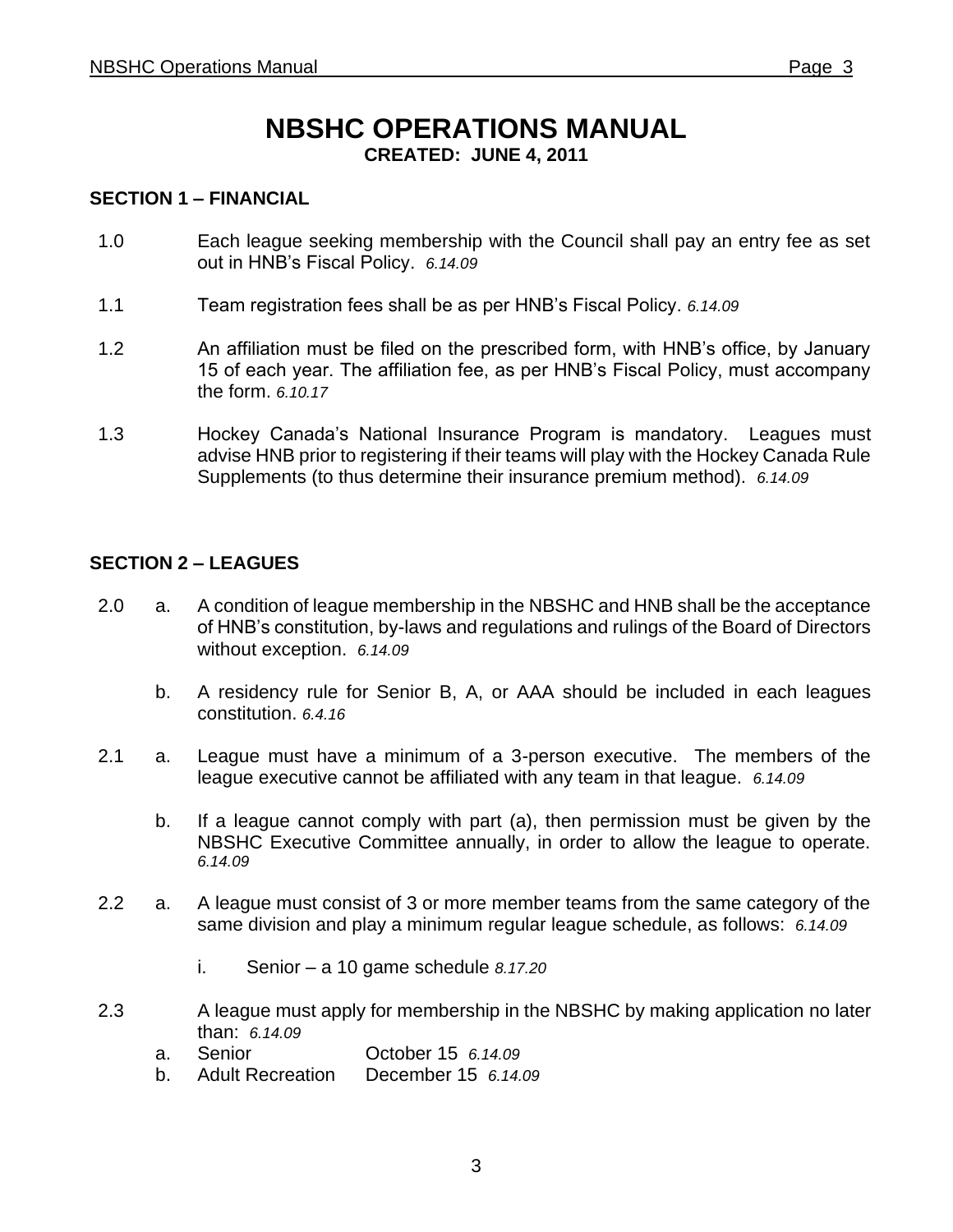- 2.4 For league membership the following must be submitted to HNB's Executive Director: *6.14.09*
	- a. Application signed by the league president and secretary *6.14.09*
	- b. League membership fee as per HNB's Fiscal Policy *6.14.09*
	- c. League constitution which conforms to the NBSHC constitution *6.14.09*
	- d. League schedule and playoff format *6.14.09*
- 2.5 Each application, constitution and schedule must be approved by the NBSHC Executive Committee. *6.14.09*
- 2.6 League constitutions will have authority in anything pertaining to its own league. However, in Branch play-downs, HNB's constitution will take precedence, unless otherwise stated in these rules. *6.14.09*
- 2.7 a. A league must be still in operation by January 11 of the current season for the teams to participate in provincial play-downs. *6.14.09*
	- b. In a division of hockey where only 1 league exists in the Branch, the final league series and provincial playoff shall be played as one. *6.14.09*
- 2.8 a. The league executive shall conduct the series and be responsible for decisionmaking in the series until a winner is declared. *6.14.09*
	- b. Leagues and teams shall so arrange their own schedule to be ready to participate in such Branch play-downs at such dates as may have been set. Any league or team that fails to conform to this by-law shall be liable for suspension and the series shall be awarded to the opposing team. *6.14.09*
- 2.9 All Senior B, A, & AAA Leagues will be required to determine and define team territories within their league. *6.4.16*

#### **SECTION 3 – TEAMS**

- 3.0 A condition of NBSHC membership shall be the acceptance of HNB's constitution, by-laws and regulations and of the rulings of the Board of Directors. *6.14.09*
- 3.1 a. Teams registering for inter-branch competition shall be classified Senior AAA, teams registering for league or provincial competitive shall be classified Senior A or B. *6.4.16*
- 3.2 Team Membership Requirements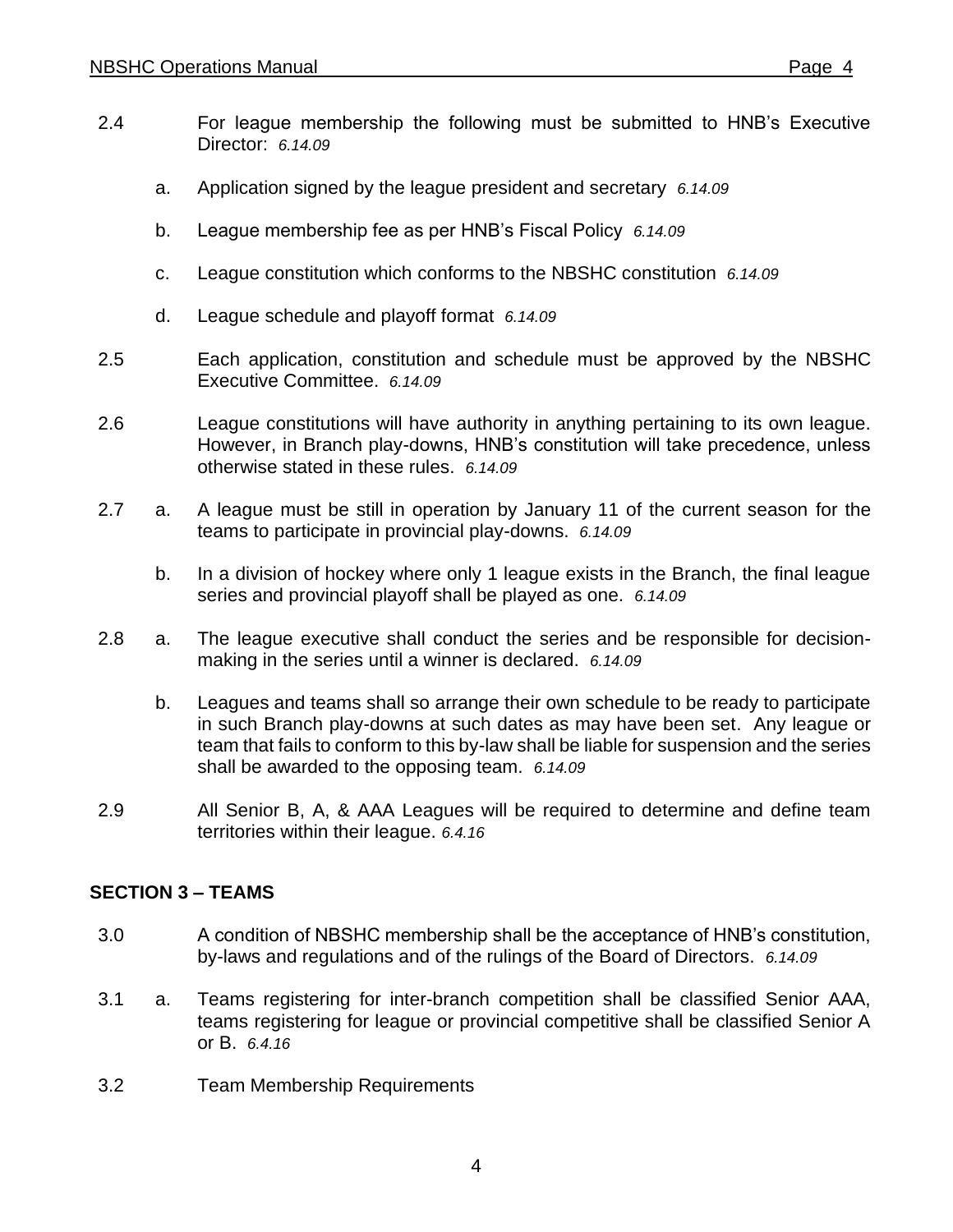- a. A team must apply for membership in the NBSHC by making application no later than October 15. *6.14.09*
- b. A team not renewing its membership by October 15 shall forfeit its membership and all of its players shall become free agents. *6.14.09*
- c. Players of a team disbanding prior to January 10 will become free agents. *6.14.09*
- d. For team membership the following must be submitted to HNB's Executive Director: *6.14.09*
	- i. Application signed by the team president and secretary *6.14.09*
	- ii. Team membership fee and insurance premiums as per HNB's Fiscal Policy *6.14.09*
- 3.3 a. A team to be registered must be a member of a duly registered league *6.14.09*
	- b. A team wishing to obtain membership within a league must apply to the league prior to the date set in the league constitution. If the application is not considered within 30 days the team may apply to HNB to have its case considered. *6.14.09*
	- c. Senior teams wishing to be an HNB member but not join a league may register as an independent team and play exhibition games during the season. All exhibition games must be sanctioned by HNB. *6.14.09*
	- d. A member may resign from the NBSHC by notifying the league it participates in. *6.14.09*
- 3.4 Team Roster Requirements
	- a. Senior team members must be HCR-roster approved prior to competing in a league game. *6.14.09*
	- b. Adult Recreation teams shall register by sending the appropriate team roster form to HNB's Executive Director by December 15. *6.14.09*
- 3.5 a. A team shall consist at all times of a minimum of: *6.14.09*
	- i. Senior AAA 15 rostered players, 1 of whom must be a goalkeeper *6.14.09*
	- ii. Senior A – 12 rostered players, 1 of whom must be a goalkeeper *6.14.09*
	- iii. Senior B – 12 rostered players, 1 of whom must be a goalkeeper. 6.4.16
	- b. A Senior A team shall be permitted to sign a maximum of 6 imports. *6.14.09*
	- c. On January 10, Senior teams must reduce their HCR roster to 25 player allocations, two of whom must be goalkeepers. *6.14.09*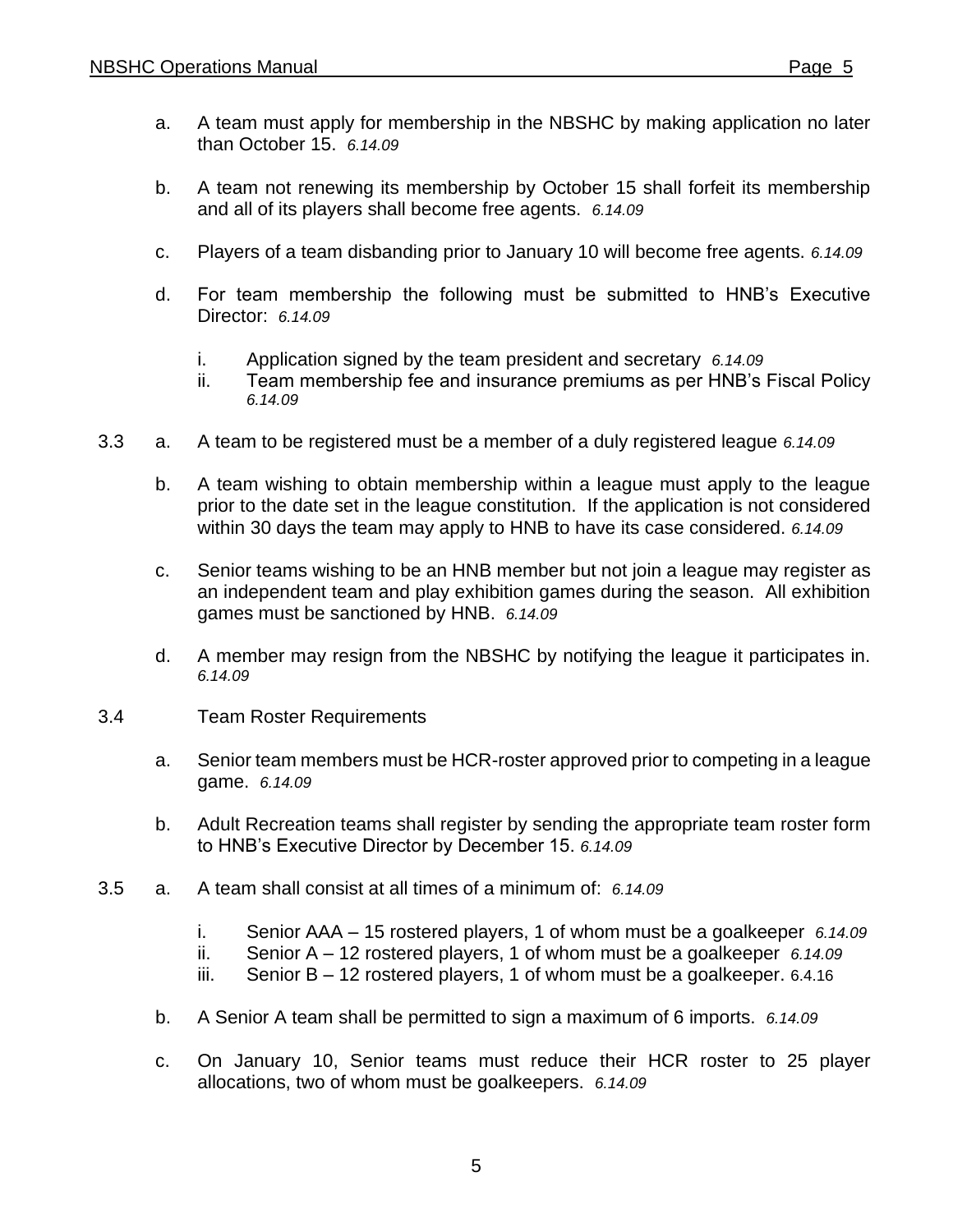- 3.6 Female Senior teams may roster no more than 25 players at any one time, two of whom shall be goalkeepers. *6.14.09*
- 3.8 The home team shall be responsible for the proper conduct of the games and shall provide sufficient police protection to ensure that no one shall abuse the players or game officials. *6.14.09*
- 3.9 No registered team shall be permitted to play against a non-registered team. *6.14.09*

#### **SECTION 4 – PLAYERS**

- 4.0 All players shall be subject to HNB and Hockey Canada by-laws and regulations. *6.14.09*
- 4.1 No player shall be signed after February 10 in any season. *6.14.09*
- 4.2 a. No player shall be placed on a HCR roster until the registering team has possession of the player's signature on a dated and timed document. *6.14.09*
	- b. No player or bench personnel shall be allowed to participate in any game under the jurisdiction of this Council without being a member of a team and appearing on an approved Hockey Canada Registry roster. *6.2.18*
- 4.3 No player who requires an inter-branch transfer shall participate in any game until his inter-branch transfer has been Hockey Canada Registry-approved. A team playing a player with such approval shall automatically be suspended. *6.14.09*
- 4.4 Team members are responsible to provide all documentation concerning the eligibility of a player, even when it is proven that team officials were acting in good faith. *6.14.09*
- 4.5 A team listing an ineligible player in its line-up for a game automatically loses said game. *6.14.09*
- 4.6 For regular season play, the minimum age for a Female Senior player shall be 13 only if there is no other female hockey for her to play with as deemed by the local NBSHC Director, otherwise the minimum age shall be 17*. 6.14.09*
- 4.7 Replacement Goalkeeper
	- a. A team may use as a replacement a goalkeeper from a team of the same or lower division or category, provided that permission is obtained from the Branch and goalkeeper's team. A replacement from a team of a lower division or category shall be permitted to return to his original team regardless of the number of games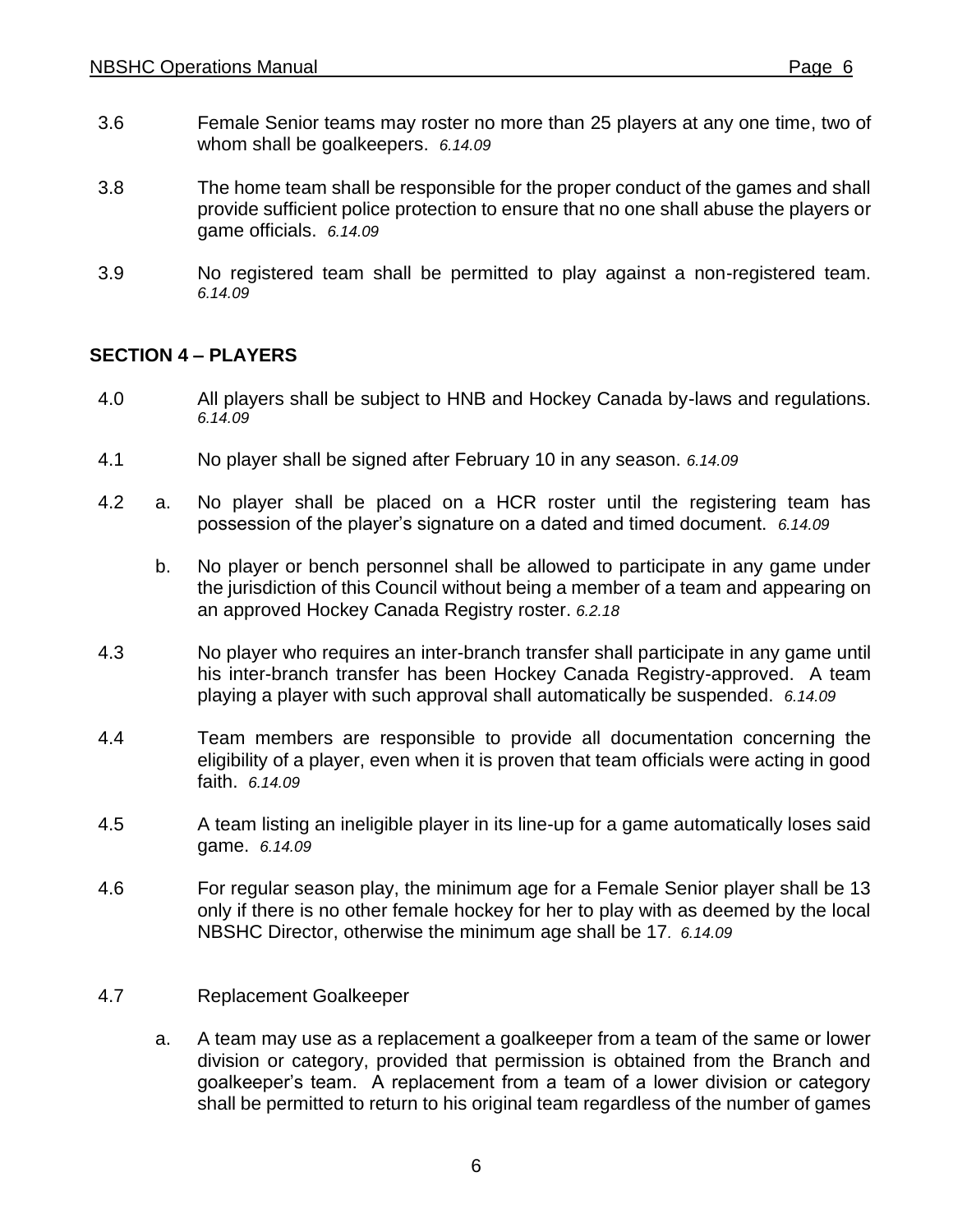played, provided that permission was obtained originally. (Hockey Canada Regulation B.42). *6.14.09*

- b. However, if the Executive Director in case of emergency, grants permission to an amateur goalkeeper to replace a professional goalkeeper for more than 5 or 8 games, the Branch in turn may grant permission to all goalkeepers from lower division or category teams of the same club or from affiliated players lists used as replacements in higher division or categories, to return to their original team, regardless of the number of games played and providing they all return immediately after the emergency condition is over. *6.14.09*
- 4.8 Players participating with a team at a CCAA, CIS or NCAA institute of education after January 10 of the current season shall be ineligible for participation with a Hockey Canada team during that season (does not apply to female hockey). *6.14.09*
- 4.9 SIGNING RESTRICTIONS OF JUNIOR-AGED PLAYERS BY SENIOR TEAMS: *6.14.09*
	- a. No restrictions on 20-year olds. *6.14.09*
	- b. 18 and 19 year olds restricted from playing senior with the following exceptions: *6.14.09*
		- i. If there is no junior team within a 50km radius of the senior team, *6.14.09*
		- ii. If the player has been waived by the Junior Commission, and *6.14.09*
		- iii. If the player was registered on a senior team during the previous season. *6.14.09*
	- c. Appeals may be presented to an Appeals Committee consisting of the NBSHC Chair, NBJHC Commissioner and HNB Executive Director. *6.14.09*

#### 4.10 PICK-UP PLAYERS FOR FEMALE SENIOR HOCKEY *6.14.09*

- a. Pick-up players are permitted in the senior division for tournaments only. *6.14.09*
- b. For each pick-up player used, a team must indicate such on the game sheet by placing a (PU) beside their name and must have written consent from the player's regular team and the Tournament Chair*. 6.14.09*
- c. A team may use a maximum of 3 skaters and 1 goaltender from teams within their league to bring the team tournament roster to a minimum of 15, but not to exceed the actual number of registered players on the original roster. *6.14.09*
- d. All pick-up players may participate with only 1 team during the tournament. *6.14.09*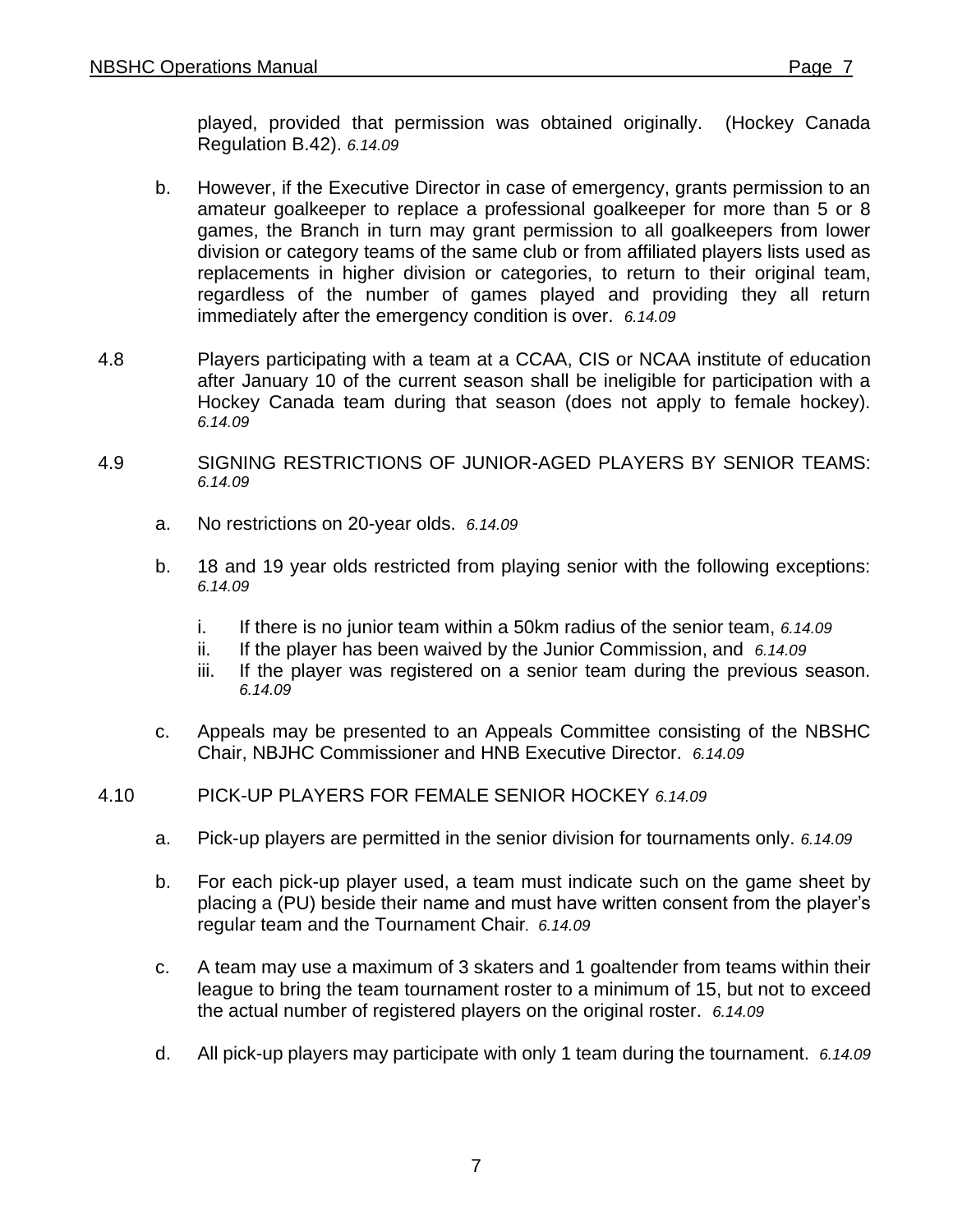- e. The NBSHC Chair may authorize more flexibility of movement of goaltenders in special situations*. 6.14.09*
- f. All un-served suspensions received by a pick-up player must be served by the pickup player with the senior team on which she is rostered*. 6.14.09*
- g. Tournament rosters containing pick-up players must be finalized and forwarded to HNB no later than 24 hours prior to the start of the first tournament game. *6.14.09*

#### **SECTION 5 – AFFILIATION SYSTEM**

- 5.0 Senior teams are able to use the following affiliation systems: *6.14.09*
	- a. Senior AAA team team to team affiliation *6.14.09*
	- b. Senior A team – either team to team or 19 players at large affiliation *6.14.09*
	- c. Senior B team – either team to team or 19 players at large affiliation. 6.4.16
- 5.1 Number of games a player may play as an affiliate is 10:

Refer to Hockey Canada Regulation for other affiliation procedures (Affiliation – F)

- 5.2 Appearance of a registered player's name on the Official Game Report of a game shall be considered participation in the game – except in the case of a substitute goalkeeper, in which case actual participation only shall be considered as taking part in the game, and such participation shall be specially noted on the report. *6.14.09*
- 5.3 a. Players shall be permitted to affiliate with only one team during a hockey season. *6.14.09*
- 5.4 An affiliate player's first commitment must be to his current team. If an affiliate player is needed by the higher team, the coach of that higher team must request permission from the player's current team coach before asking the affiliate player to participate in a game or practice. *6.14.09*

#### **SECTION 6 – TIE-BREAKER**

- 6.0 In the event of a tie in points after the termination of the regular season, the following tie-breaking formula may be used in Senior leagues: *6.14.09*
	- a. Overall wins *6.14.09*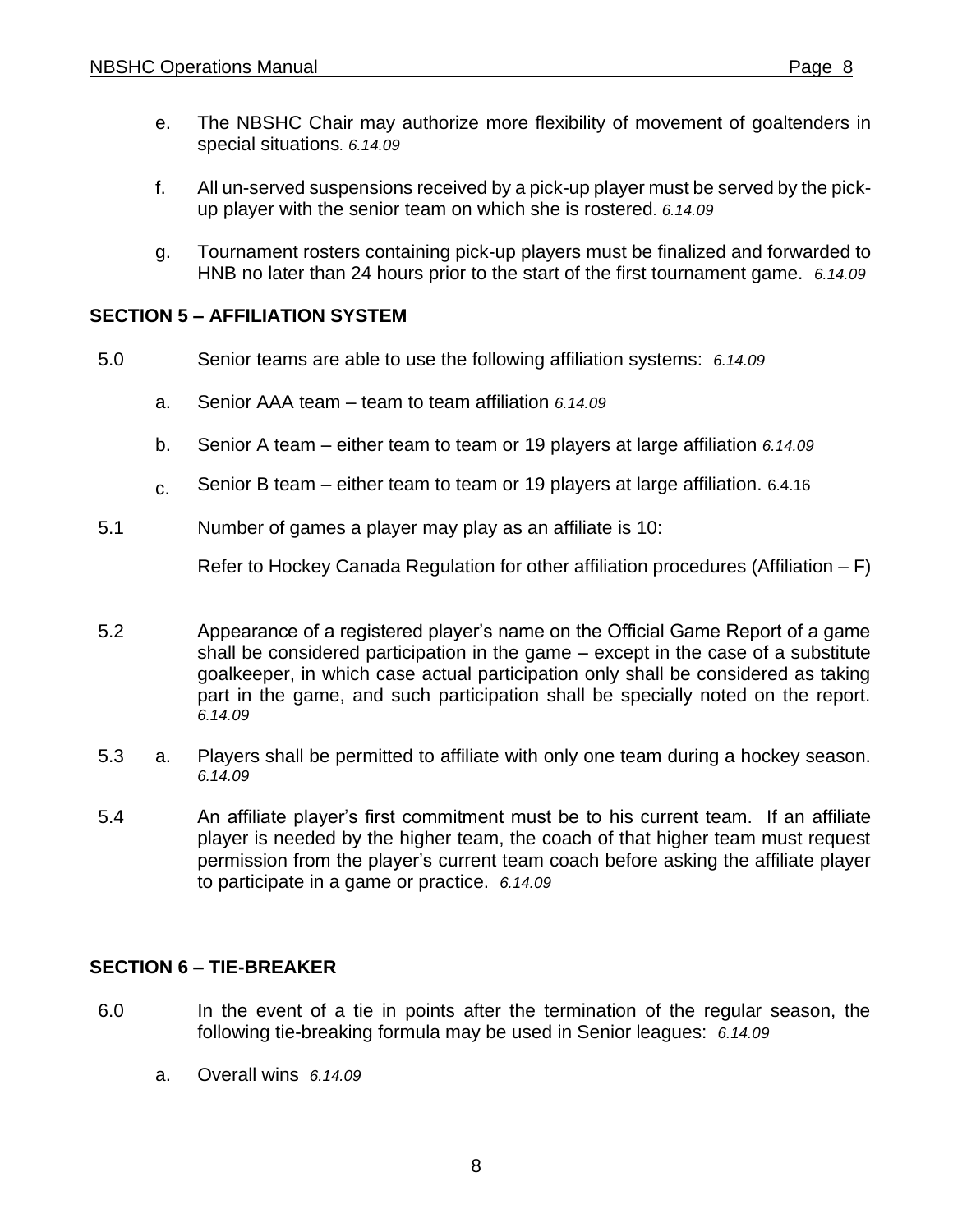- b. Record between teams (win) *6.14.09*
- c. Goal spread between teams *6.14.09*
- d. Goals for *6.14.09*
- e. League goal spread *6.14.09*
- f. League goals for *6.14.09*
- g. League goals against *6.14.09*
- h. Coin toss *6.14.09*

#### **SECTION 7 – PROVINCIAL PLAYOFFS - SENIOR**

- 7.0 In all league playoffs, the team with the highest number of points during the regular season shall have home ice advantage. All playoff games shall be played on the basis of a 10-minute sudden victory overtime period without the ice being resurfaced. If the game remains tied after the sudden victory period, the ice will then be resurfaced, followed by a 20-minute sudden victory period. All provincial playoffs will be the best of 3, 5 or 7 as decided upon by the Chair. *6.14.09*
- 7.1 For all provincial playoff games a team shall be composed of a minimum of 12 skaters and 1 goalkeeper, or the team will be subject to fines and/or suspension as per their own league constitution. *6.14.09*
- 7.2 Teams cannot dress more than 20 players in any game. If a team dresses 20 players, then there shall be at least 2 goalkeepers dressed. *6.14.09*
- 7.3 a. In the category of Senior A, teams shall be allowed to strengthen their roster by 1 goalkeeper and 3 skaters from their league, once they leave their zone for provincial playoffs or playoffs. *6.14.09*
	- b. Teams representing the league for provincial playoffs should have the first 3 picks from their league to strengthen their team. If the host is participating, they will have the second 3 picks. *6.14.09*
- 7.4 The person acting as coach shall sign the official game report before the commencement of the game and shall be deemed the responsible official in charge of the team during the time it is in the arena for the purpose of playing hockey games. It is understood that this individual must be the coach, manager or an official of the hockey team involved. *6.14.09*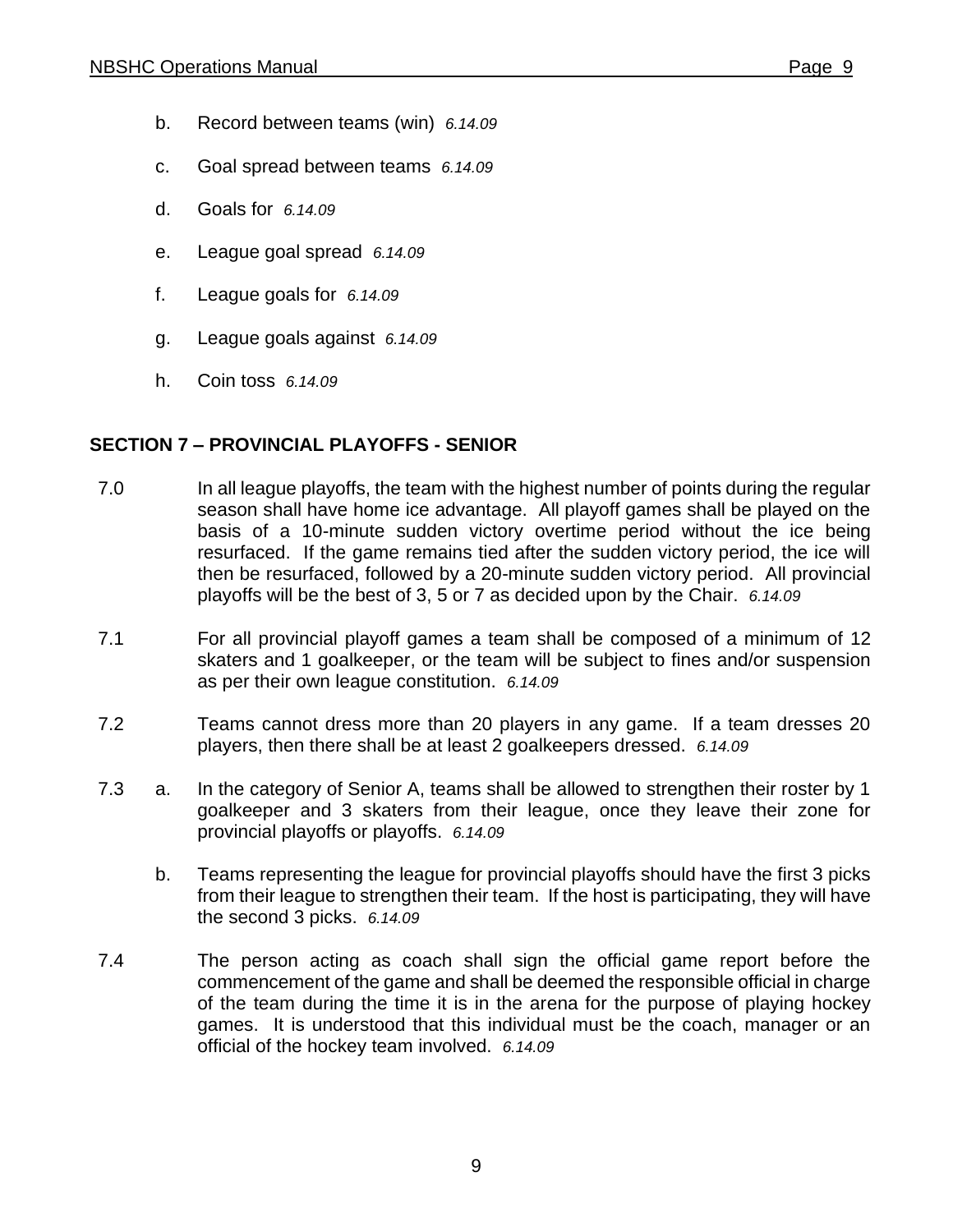- 7.5 a. If a team is withdrawn from the ice (Rule 10.14) and fails to return and start play, or if being on the ice fails to start play within 2 minutes after being ordered to do so by the referee in charge, the game or series shall be suspended. The manager, coach or official and/or players of the team which is responsible for any of these actions may be suspended for 1year or more, from the date of the infraction. The referee shall report full details of the incident to the Executive Director. If a team after being ordered to return, does not return to the ice to start play, then a major penalty shall be assessed under Hockey Canada Rule 10.1. *6.14.09*
	- b. If a team is withdrawn from or fails to go on the ice, or being on the ice fails to start play a second time within the same game after being ordered to do so by the referee, the 2 minute allowance shall not be granted and the game shall be suspended. *6.14.09*
	- c. The manager, coach or official and/or players of the team which is responsible for any of these actions may be suspended for a minimum of 1 year. The referee shall report full details of the incident to the Executive Director. *6.14.09*
- 7.6 a. If a team fails to present itself at any time and place appointed to play in any game, unless such failure is caused by an unavoidable accident or an unforeseen contingency, the game and/or series shall be awarded to the opposing team and the same penalty shall apply against the team officials and/or players responsible for this action as in By-Law 2. *6.14.09*

#### **SECTION 8 – SUSPENSION AND EXPULSION OF MEMBERS**

- 8.0 Any violation of the NBSHC constitution, by-laws and regulations or HNB or decisions of the Board of Directors by any NBSHC member shall render such member liable to suspension by a 2/3rds vote of the NBSHC Executive Committee. *6.14.09*
- 8.1 Any member team suspended by the operation of these by-laws shall not apply for admission to or play in any other member league. Such action shall result in its permanent suspension by the NBSHC. *6.14.09*
- 8.2 To fine, suspend or expel team or team executive, parent, guardian, family member or a player for notorious and continued foul play, or unfair, unsportsmanlike or ungentlemanly conduct, individually or collectively, on the ice or off, in any arena where a hockey game is being player, or at any meeting or gathering in the interest of the game; for failure to pay assessments, or for any persistent infringement of the laws or the game or the rules of the NBSHC Executive. *11.10.18*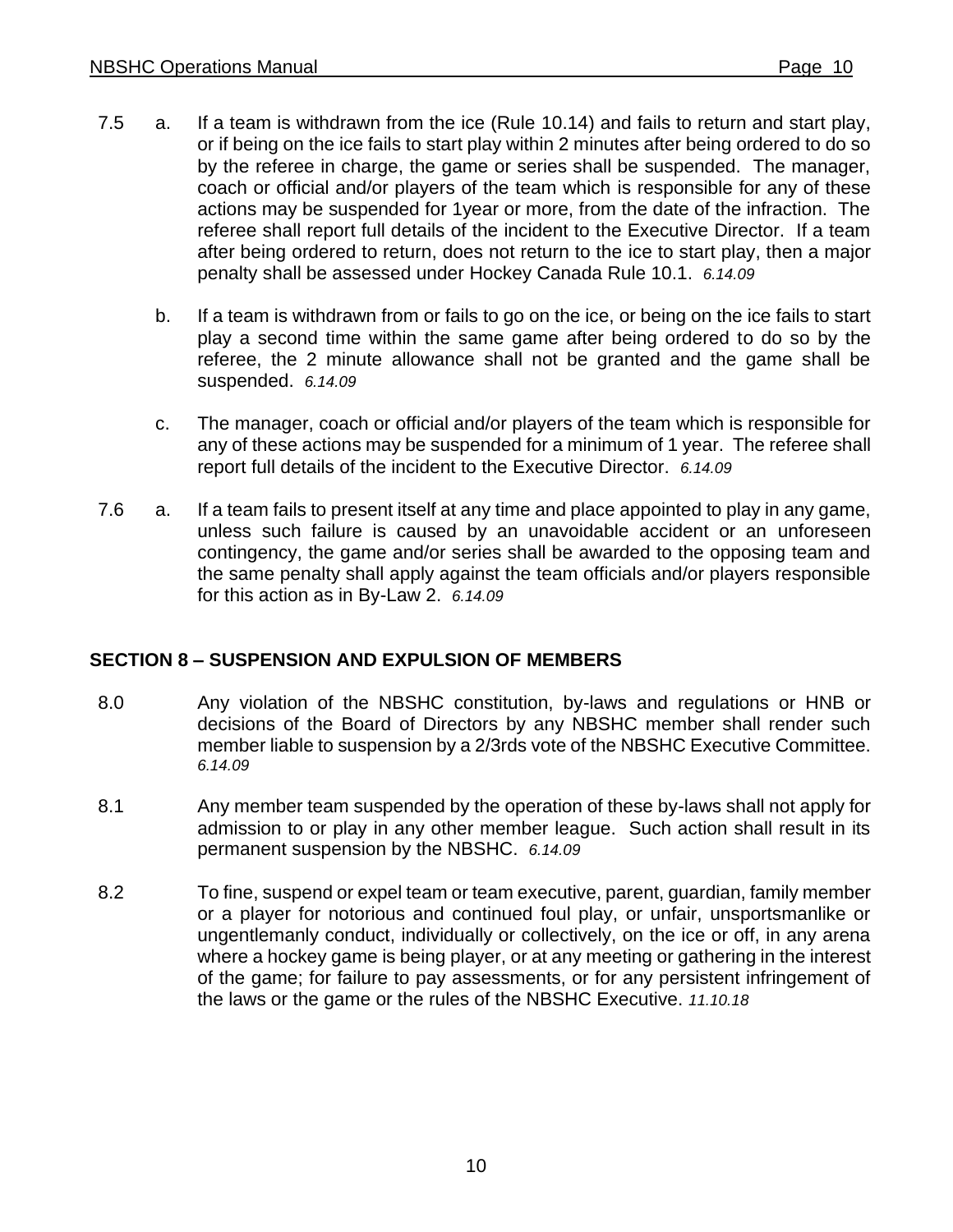#### **SECTION 9 – DISCIPLINE**

The following minimum suspensions are not to be reduced; Leagues may strengthen any of the listed offences at their discretion.

#### **NEW RULE 11 – MALTREATMENT AND INAPPROPRIATE BEHAVIOR**

| Rule # | <b>Type</b>             | <b>Penalty</b>                                 | <b>Minimum Suspension</b>                                                                      |
|--------|-------------------------|------------------------------------------------|------------------------------------------------------------------------------------------------|
| 11.2   | <b>Game Misconduct</b>  | Disrespectful, Abusive, and Harassing Behavior | 1 Game                                                                                         |
| 11.3   | Match                   | Spitting                                       | 2 Games                                                                                        |
| 11.4   | <b>Gross Misconduct</b> | <b>Discrimination</b>                          | Indefinite suspension<br>pending a hearing (any<br>suspension must be at least<br>five games). |
| 11.5   | Match                   | <b>Physical Harassment of Officials</b>        | Indefinite suspension<br>pending a hearing.                                                    |

| <b>Accumulation Sanctions - Player or Team Official</b>              |                                             |  |
|----------------------------------------------------------------------|---------------------------------------------|--|
| Receives two Game Misconducts under Rule 11.2 in a season.           | 2 Games                                     |  |
| Receives three or more Game Misconducts under Rule 11.2 in a season. | Indefinite                                  |  |
| Receives two or more Gross Misconducts under Rule 11.4 in a season.  | Indefinite suspension<br>pending a hearing. |  |

#### **FIGHTING SITUATIONS**

| Rule # | <b>Penalty</b>                                                                                                                        | <b>Minimum Suspension</b> |
|--------|---------------------------------------------------------------------------------------------------------------------------------------|---------------------------|
| 6.7    | Any player who engages in his 3rd fight in a season.                                                                                  | 1 Game                    |
| 6.7    | Any player who engages in his 4th fight in a season.                                                                                  | 2 Games                   |
| 6.7    | Any player who engages in his 5th fight in a season.                                                                                  | 3 Games                   |
| 6.7    | Any player who engages in his 6th fight in a season.                                                                                  | Indefinite suspension     |
| 6.7    | Third man in a fight (Rule 6.7 (h)).                                                                                                  | 1 Game                    |
| 6.7    | Any player receiving a fighting Major penalty, which is a result of a<br>second or subsequent fight during the same stoppage of play. | 1 Game                    |

#### **REMOVING HELMET INFRACTIONS**

| Rule # | <b>Penalty</b>                                                                                                                                                                | <b>Minimum Suspension</b> |
|--------|-------------------------------------------------------------------------------------------------------------------------------------------------------------------------------|---------------------------|
| 3.6c   | Any player who removes his chinstrap before or during a fight.                                                                                                                | 1 Game                    |
| 3.6c   | If a player removes his helmet and releases his chinstrap to fight and<br>the opposing player doesn't, the former will be assessed an<br>additional two-minute Minor penalty. | 1 Game                    |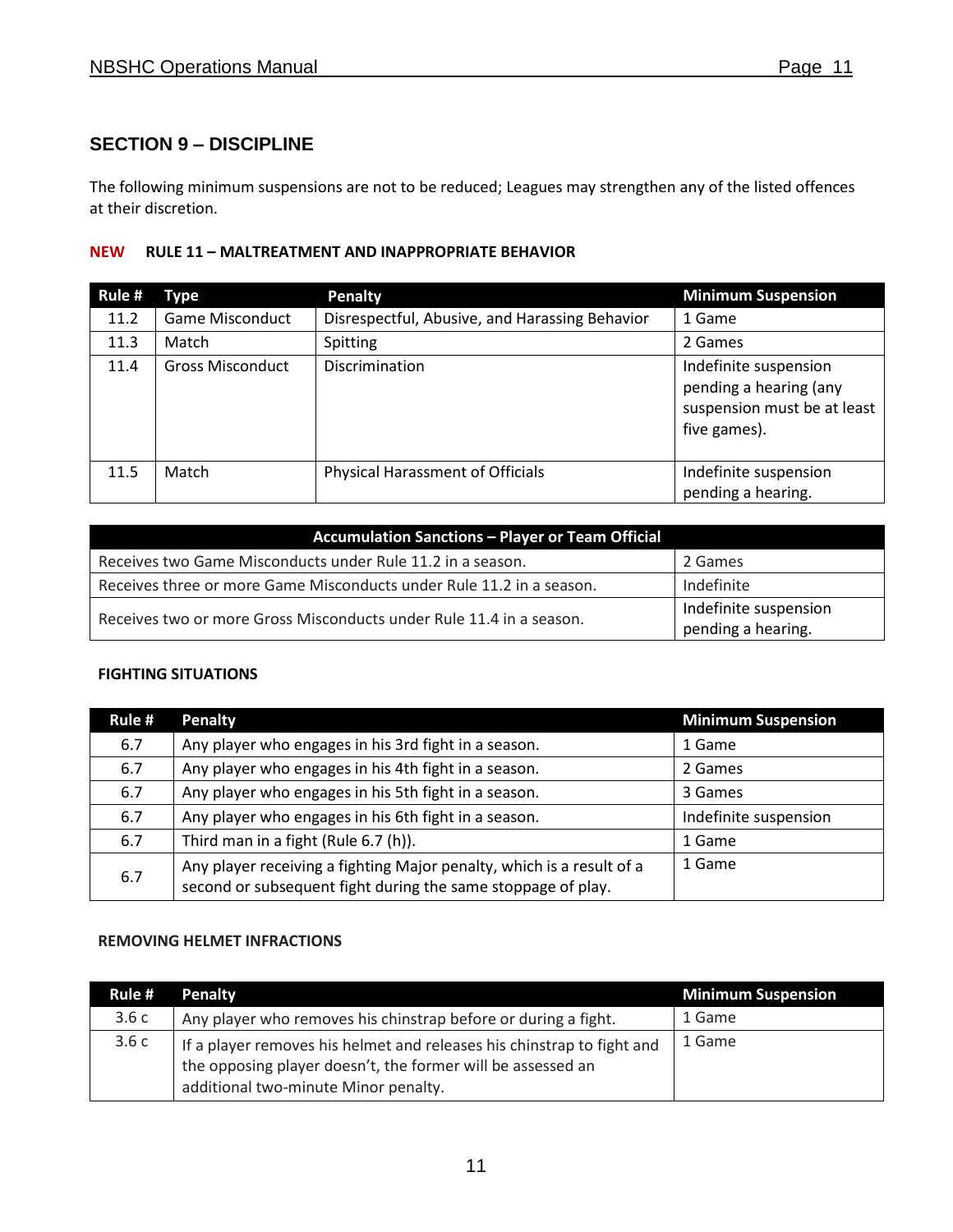| 3.6c | Any player who removes an opponent's helmet or releases an | 1 Game |
|------|------------------------------------------------------------|--------|
|      | opponent's chinstrap before or during a fight.             |        |

#### **LEAVING THE BENCH**

| Rule #           | <b>Penalty</b>                                                                                                                                                            | <b>Minimum Suspension</b>                                                                                                                                              |
|------------------|---------------------------------------------------------------------------------------------------------------------------------------------------------------------------|------------------------------------------------------------------------------------------------------------------------------------------------------------------------|
| 9.4 <sub>b</sub> | Any player identified as the first to leave the players' bench during a<br>fight. (Rule 9.4 (b)).                                                                         | 2 games                                                                                                                                                                |
| 9.4 b&d          | Any player identified as the first to leave the penalty bench during a<br>fight. (Rule 9.4 (b&d)).                                                                        | 3 games                                                                                                                                                                |
| 9.4              | The coach of team whose player is penalized under the above two<br>points.                                                                                                | 2 games plus a \$2,000 fine<br>during Hockey Canada<br>regional and national<br>Championships, with<br>Members to set the value<br>of the fine for provincial<br>play. |
| 9.4 $(c)$        | The coach whose player left the player bench but is not identified as<br>the first to leave the players or penalty bench during an on-ice<br>altercation. (Rule 9.4 (c)). | 1 game plus a $$1,000$ fine<br>during Hockey Canada<br>regional and national<br>championships, with<br>Members to set the value<br>of the fine for provincial<br>play. |
| 9.4a             | Any player identified as being the first to leave the players bench to<br>start a fight.                                                                                  | 3 Games                                                                                                                                                                |
| 9.4a             | Any player identified as being the first to leave the penalty bench to<br>start a fight.                                                                                  | 4 Games                                                                                                                                                                |

#### **INSTIGATOR / AGGRESSOR**

| Rule #           | <b>Penalty</b>                                                                                 | <b>Minimum Suspension</b> |
|------------------|------------------------------------------------------------------------------------------------|---------------------------|
| 6.7 <sub>b</sub> | First Offense                                                                                  | <b>Game Misconduct</b>    |
| 6.7 <sub>b</sub> | Second Offense                                                                                 | 1 Game                    |
| 6.7 <sub>b</sub> | Third Offense                                                                                  | 3 Games                   |
| 6.7 <sub>b</sub> | The coach of team whose player is penalized for a third offence of<br>Instigator or Aggressor. | 3 Games                   |

#### **PRE-GAME/POST – GAME ALTERCATIONS**

|     | Rule # Penalty                                                  | <b>Minimum Suspension</b> |
|-----|-----------------------------------------------------------------|---------------------------|
| 6.7 | Any player involved in pre-game or post-game altercations where | 1 Game                    |
|     | Majors and Game Misconducts are assessed (max 5 per team).      |                           |